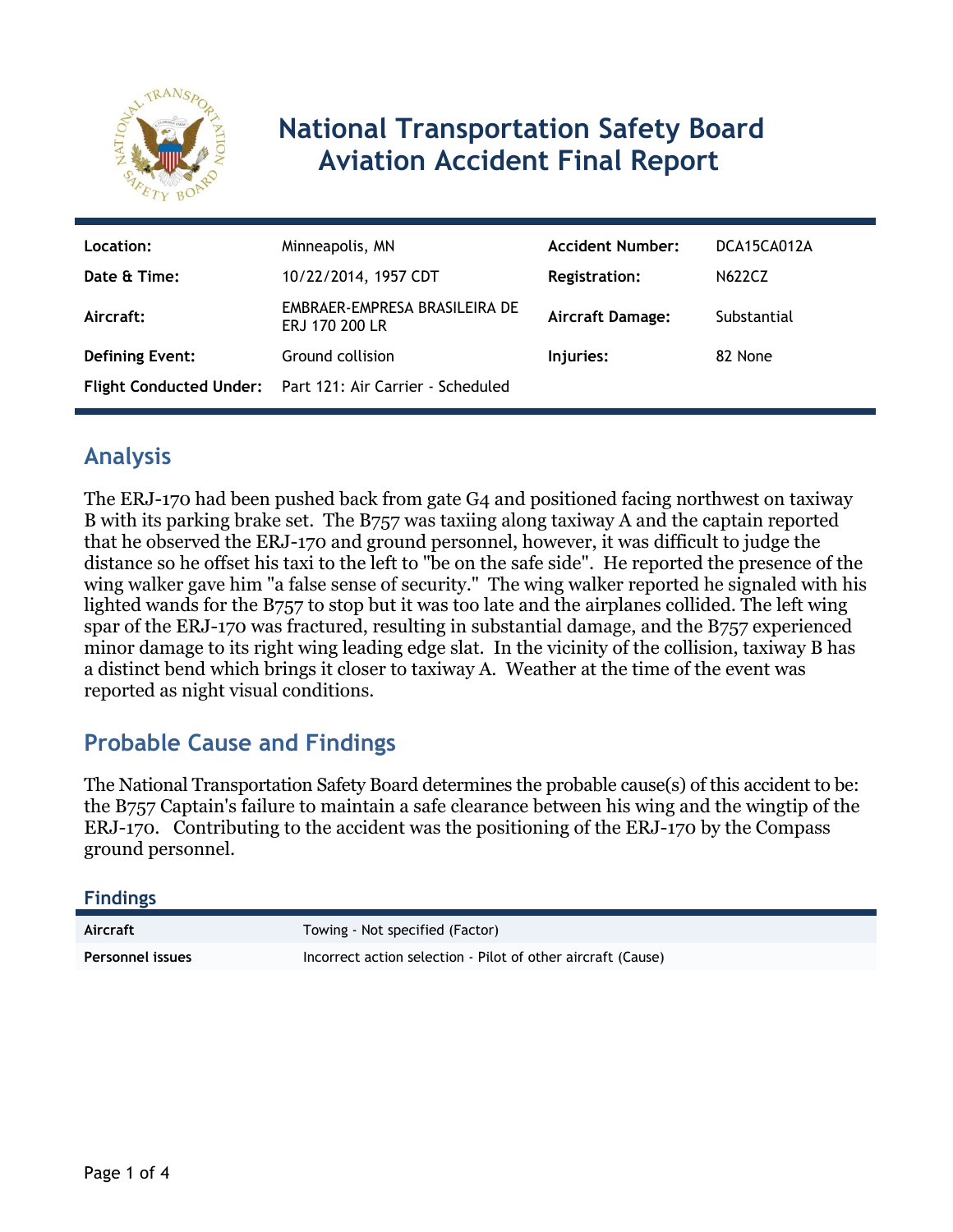# **Factual Information**

### **History of Flight**

| Pushback/towing                  | Ground collision (Defining event)                                         |                                   |      |
|----------------------------------|---------------------------------------------------------------------------|-----------------------------------|------|
| <b>Pilot Information</b>         |                                                                           |                                   |      |
| Certificate:                     | Airline Transport                                                         | Age:                              | 31   |
| Airplane Rating(s):              | Multi-engine Land; Single-engine<br>Land                                  | Seat Occupied:                    | Left |
| <b>Other Aircraft Rating(s):</b> | None                                                                      | <b>Restraint Used:</b>            |      |
| Instrument Rating(s):            | Airplane                                                                  | <b>Second Pilot Present:</b>      | Yes. |
| Instructor Rating(s):            | None                                                                      | <b>Toxicology Performed:</b>      | No   |
| <b>Medical Certification:</b>    | Class 1                                                                   | <b>Last Medical Exam:</b>         |      |
| <b>Occupational Pilot:</b>       | Yes                                                                       | Last Flight Review or Equivalent: |      |
| <b>Flight Time:</b>              | 6000 hours (Total, all aircraft), 4000 hours (Total, this make and model) |                                   |      |

## **Aircraft and Owner/Operator Information**

| Aircraft Manufacturer:        | EMBRAER-EMPRESA<br><b>BRASILEIRA DE</b> | <b>Registration:</b>                  | <b>N622CZ</b>      |
|-------------------------------|-----------------------------------------|---------------------------------------|--------------------|
| Model/Series:                 | ERJ 170 200 LR 200LR                    | <b>Aircraft Category:</b>             | Airplane           |
| Year of Manufacture:          |                                         | <b>Amateur Built:</b>                 | No                 |
| Airworthiness Certificate:    | Transport                               | Serial Number:                        | 17000219           |
| Landing Gear Type:            | Unknown                                 | Seats:                                | 83                 |
| Date/Type of Last Inspection: | Continuous Airworthiness                | <b>Certified Max Gross Wt.:</b>       |                    |
| Time Since Last Inspection:   |                                         | Engines:                              |                    |
| Airframe Total Time:          |                                         | <b>Engine Manufacturer:</b>           |                    |
| ELT:                          | Installed, not activated                | <b>Engine Model/Series:</b>           |                    |
| <b>Registered Owner:</b>      | DELTA AIR LINES INC                     | <b>Rated Power:</b>                   |                    |
| Operator:                     | <b>Compass Airlines</b>                 | Air Carrier Operating<br>Certificate: | Flag carrier (121) |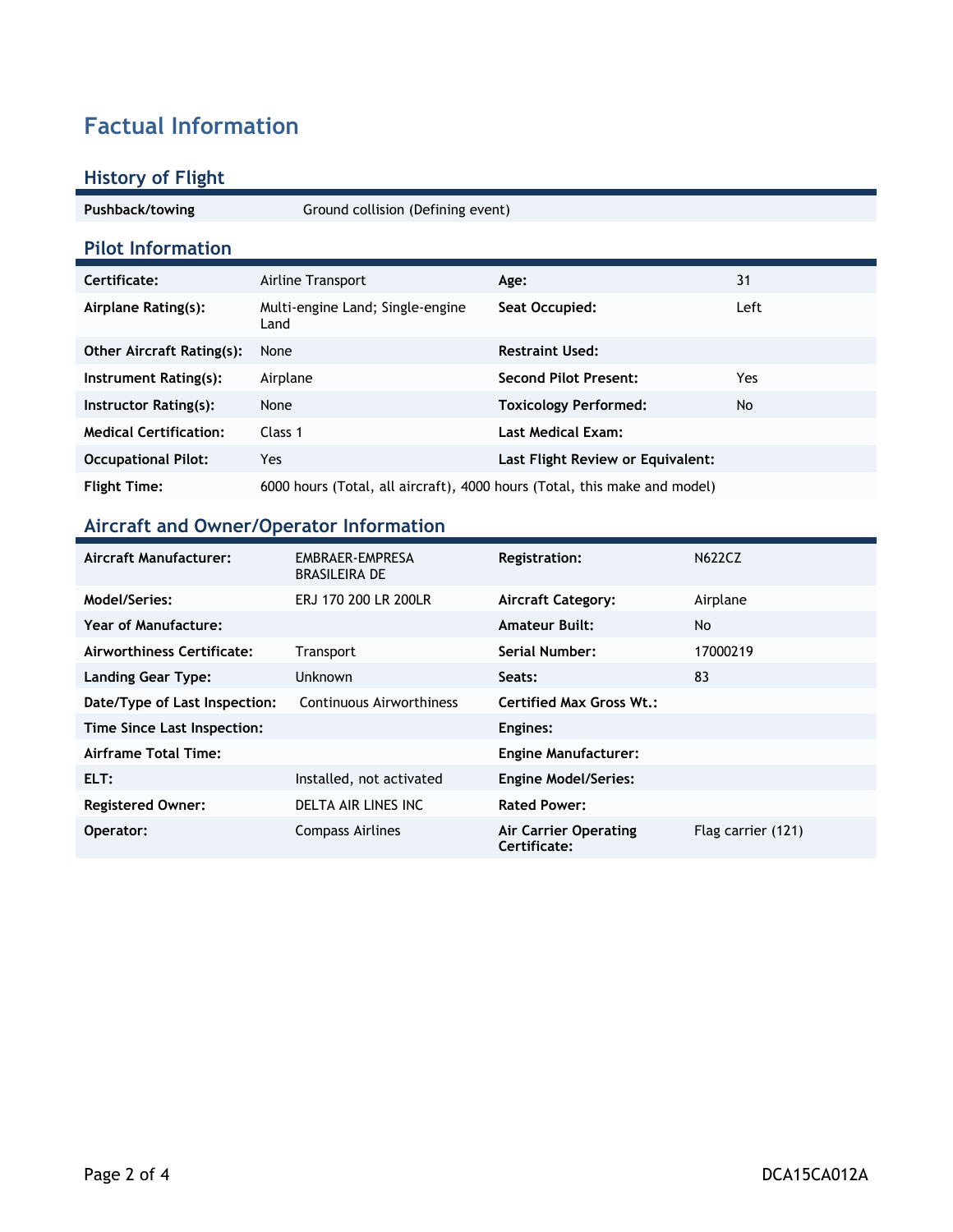### **Meteorological Information and Flight Plan**

| <b>Conditions at Accident Site:</b>     | <b>Visual Conditions</b> | <b>Condition of Light:</b>    | Night       |
|-----------------------------------------|--------------------------|-------------------------------|-------------|
| <b>Observation Facility, Elevation:</b> | <b>MSP</b>               | <b>Observation Time:</b>      | 1953 CDT    |
| Distance from Accident Site:            | 0 Nautical Miles         | Direction from Accident Site: | $0^{\circ}$ |
| <b>Lowest Cloud Condition:</b>          | Scattered                | Temperature/Dew Point:        | 14°C / 4°C  |
| Lowest Ceiling:                         | Overcast                 | <b>Visibility</b>             | 10 Miles    |
| Wind Speed/Gusts, Direction:            | 12 knots/ 20 knots, 140° | Visibility (RVR):             |             |
| <b>Altimeter Setting:</b>               | 30.05 inches Hg          | Visibility (RVV):             |             |
| <b>Precipitation and Obscuration:</b>   |                          |                               |             |
| <b>Departure Point:</b>                 | Minneapolis, MN (MSP)    | Type of Flight Plan Filed:    | <b>IFR</b>  |
| Destination:                            | Louisville, KY (SDF)     | <b>Type of Clearance:</b>     | <b>IFR</b>  |
| <b>Departure Time:</b>                  | <b>CDT</b>               | Type of Airspace:             | Class B     |

#### **Airport Information**

| Airport:                  | Minneapolis St Paul (MSP) | <b>Runway Surface Type:</b>      | N/A  |
|---------------------------|---------------------------|----------------------------------|------|
| <b>Airport Elevation:</b> | 842 ft                    | <b>Runway Surface Condition:</b> |      |
| Runway Used:              | N/A                       | IFR Approach:                    | None |
| Runway Length/Width:      |                           | <b>VFR Approach/Landing:</b>     | None |

### **Wreckage and Impact Information**

| Crew Injuries:          | 6 None  | Aircraft Damage:           | Substantial          |
|-------------------------|---------|----------------------------|----------------------|
| Passenger Injuries:     | 76 None | <b>Aircraft Fire:</b>      | None                 |
| <b>Ground Injuries:</b> | N/A     | <b>Aircraft Explosion:</b> | None                 |
| Total Injuries:         | 82 None | Latitude, Longitude:       | 44.880556, 93.213611 |

#### **Administrative Information**

| Investigator In Charge (IIC):            | William R English                                                                                      | <b>Adopted Date:</b> | 09/01/2015 |
|------------------------------------------|--------------------------------------------------------------------------------------------------------|----------------------|------------|
| <b>Additional Participating Persons:</b> |                                                                                                        |                      |            |
| <b>Publish Date:</b>                     | 09/01/2015                                                                                             |                      |            |
| Note:                                    | This accident report documents the factual circumstances of this accident as described<br>to the NTSB. |                      |            |
| <b>Investigation Docket:</b>             | http://dms.ntsb.gov/pubdms/search/dockList.cfm?mKey=90290                                              |                      |            |